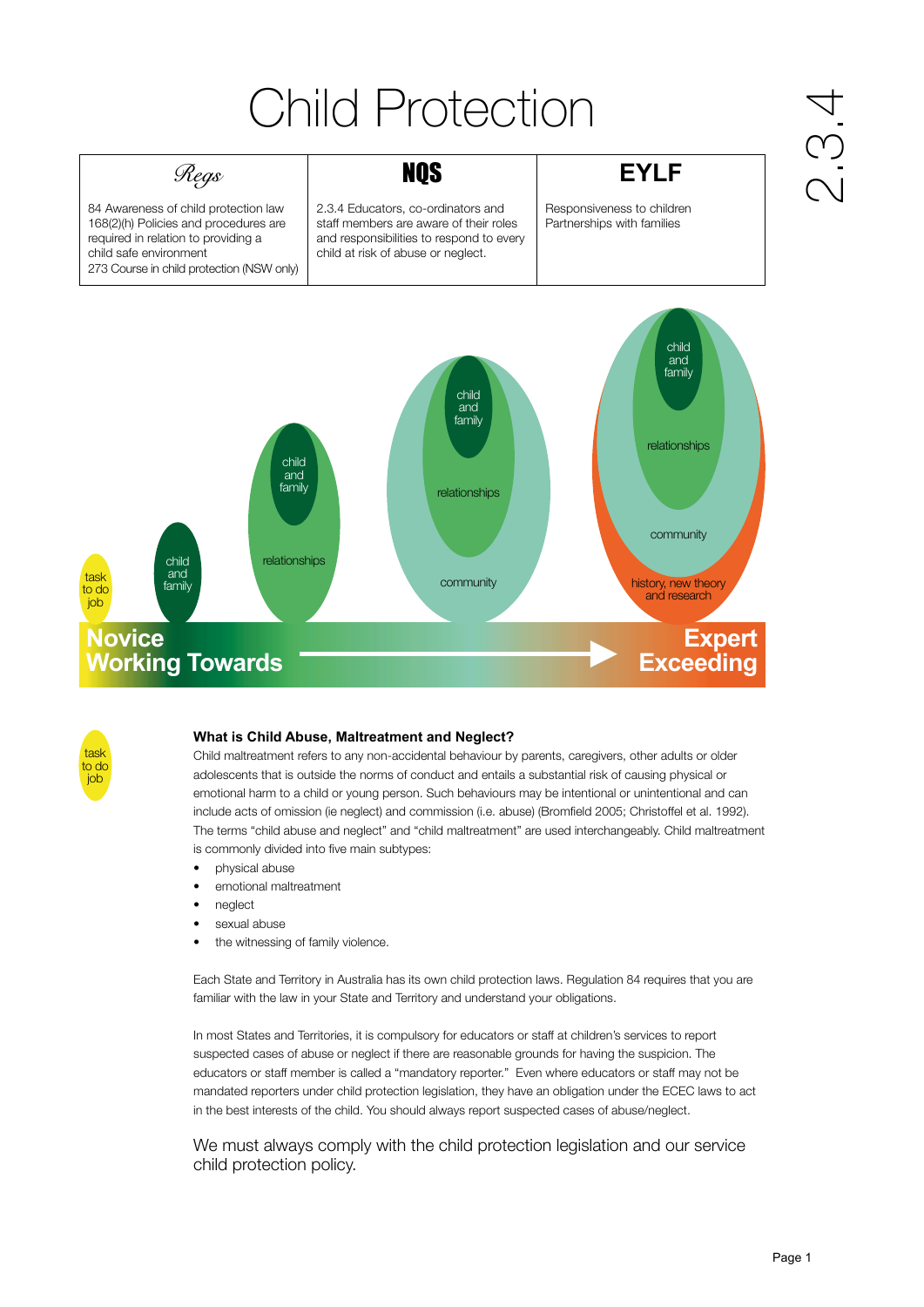#### **Task 1**



child and family Acts of reportable conduct can occur in our society within all cultural, occupational and socio-economic groups.

| () Yes         | No.       | Are you a mandatory reporter of child abuse/neglect under your State Child Protection<br>laws?                                                               |
|----------------|-----------|--------------------------------------------------------------------------------------------------------------------------------------------------------------|
| () Yes         | ∪No       | Do you need to prove that reportable conduct is occurring before reporting it?                                                                               |
| $\bigcirc$ Yes | $\cup$ No | Do you need evidence of who may be abusing a child before making a report?                                                                                   |
| O Yes          | ∣No.      | Are individuals or groups of children permitted to be in areas where they are not visible<br>to other staff members, or taken into rooms that can be locked? |
| () Yes         | N∩        | Are students and volunteers left unsupervised or alone with children?                                                                                        |
| () Yes         | <b>No</b> | Is it best practice to have at least two adults present while there is a child on the<br>premises of a centre?                                               |

It is important for educators and staff to be sensitive to the practices of families of culturally diverse or indigenous backgrounds. The processes and procedures within this policy attempt to allow for the individual differences of families.

It is also important to keep up-to-date records on all children. For example, educators should record relevant conversations with parents that may explain a child's behaviour change (eg parents separating, new baby in the family, moving house). Educators should also work with parents to develop and record appropriate procedures for managing toilet practices and behaviour management.



When you have secure, trusting and respectful relationships with children, and when you develop partnerships with families, you will find it easier to pick up on indicators of possible abuse and neglect. There will also be more opportunities for a child to make a disclosure of abuse or neglect to you. You may pick this up through the daily conversations you have with the child. Similarly, families may say things like "I think I saw...", "Somebody told me that...", Just think you should now...".

#### **Task 2**

Which of the following actions or behaviours could be indicators of child abuse or neglect? Tick all relevant boxes.

Tip: Read your service's Child Protection Policy or google "indicators of child abuse or neglect" for assistance in answering this question.

(Please place a tick next to the indicators)

- □ Bruises, burns, sprains, cuts, fractures
- $\Box$  Marked delay between injury and getting medical assistance
- $\Box$  Child talking about going to the doctors
- $\Box$  Extreme attention-seeking or risk taking behaviour
- $\Box$  Child wanting to climb the tree in the play area
- $\Box$  Behavioural disorders such as disruptiveness, aggressiveness, bullying
- $\Box$  Having a fight with best friend
- $\Box$  Compulsive lying and stealing
- D Destructive or violent behaviour
- $\Box$  Rocking the body or sucking things
- $\Box$  Boys playing with dolls
- $\Box$  Being very withdrawn or depressed
- D Delays in physical, mental and emotional development
- $\Box$  High levels of excitement
- **D** Frequent hunger
- $\Box$  Child asking for a second serve of morning tea
- $\square$  Seeming constantly tired or lacking life or energy
- Low self-esteem
- $\Box$  Child coming to care with their hair not brushed
- □ Looking generally run-down and sickly
- □ Significant changes in mood or behaviour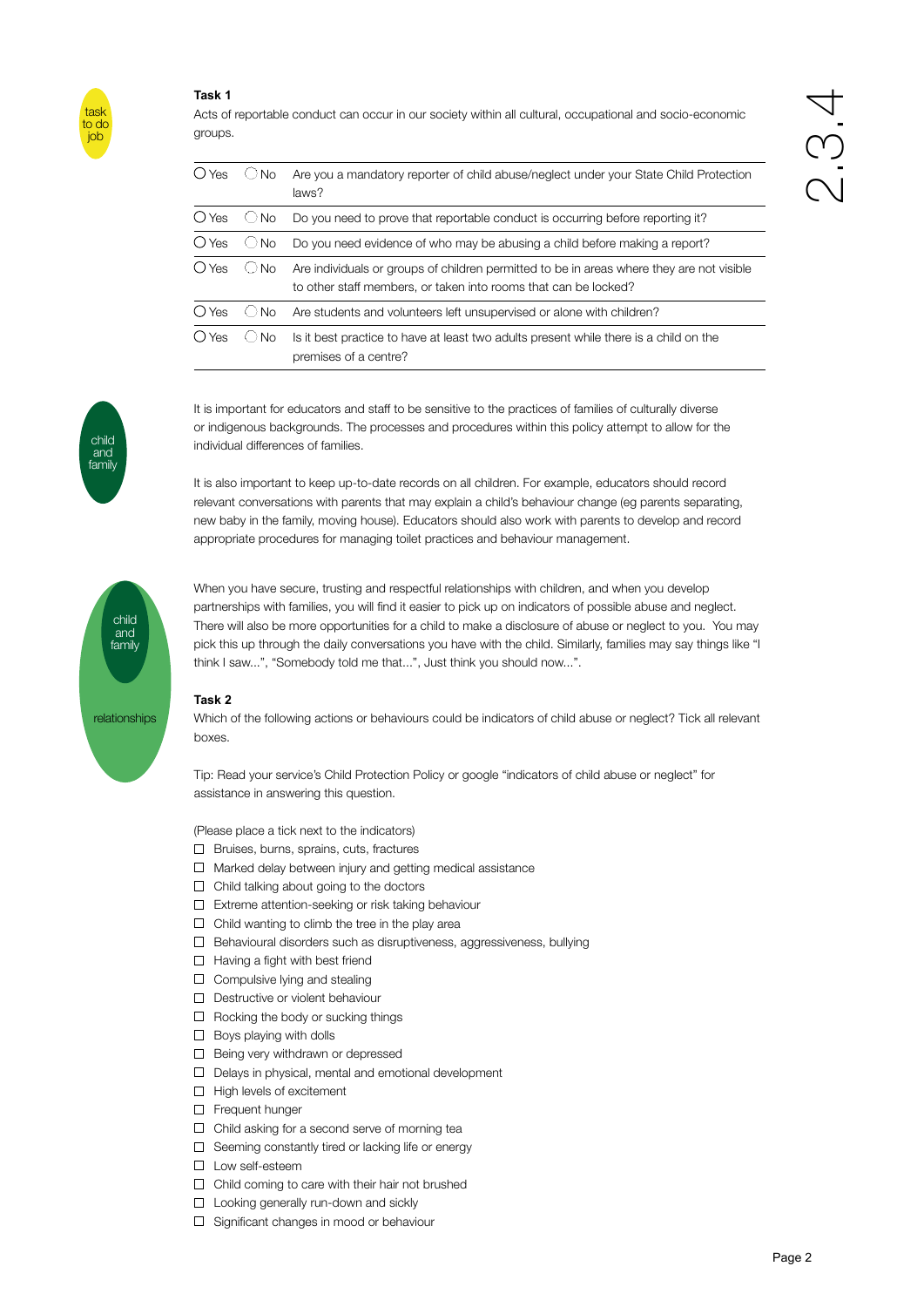### **Protecting children is everybody's business**



## As a community, we are all responsible for ensuring the safety and wellbeing of the children in that community. The National Association for the Prevention of Child Abuse and Neglect (NAPCAN) is an organisation which has been developing and promoting prevention strategies and programs since 1987. It



has numerous resources available on-line at <http://napcan.org.au/> including posters and brochures.



"Last year over 35,000 children were proven to have been abused or neglected." NAPCAN

| Task 3         |                       |                            |                                                                                                                                                                             |
|----------------|-----------------------|----------------------------|-----------------------------------------------------------------------------------------------------------------------------------------------------------------------------|
| <b>Actions</b> |                       |                            |                                                                                                                                                                             |
| $\bigcirc$ Yes | <b>No</b>             | N/A<br>( )                 | Does the policy clearly state what a reportable allegation is, or how to<br>determine what is reportable?                                                                   |
| $O$ Yes        | <b>No</b><br>О.       | N/A                        | Does the policy outline what to do if concerns are raised about a child's<br>welfare but they don't meet the mandatory reporting threshold?                                 |
| $O$ Yes        | <b>No</b>             | N/A                        | Does the policy clearly outline some of the indicators of abuse?                                                                                                            |
| (C) Yes        | N <sub>o</sub><br>( ) | ()<br>N/A                  | Does the policy require all educators, staff and volunteers to have child<br>protection training, including in the recognition and reporting of child abuse<br>and neglect? |
| O Yes          | No                    | N/A                        | Is the policy made available to families so they have information about service<br>child protection practices?                                                              |
|                |                       | Legislative requirements   |                                                                                                                                                                             |
| $\bigcirc$ Yes | <b>No</b>             | N/A                        | Does the policy outline who in the service is required to report to the State<br>and Territory Authorities under the State or Territory legislation?                        |
| $O$ Yes        | $\bigcirc$ No         | $\bigcirc$ N/A             | Does the policy require all employees (other than those who may legally be<br>exempted) to have child protection clearances?                                                |
|                |                       | Roles and responsibilities |                                                                                                                                                                             |
| O Yes          | <b>No</b>             | N/A                        | Does the policy make a clear statement about the roles and responsibilities of<br>those involved in the protection of children?                                             |
| $\bigcirc$ Yes | ( )<br><b>No</b>      | N/A                        | Does the service have a procedure which describes the process the service<br>will follow in investigating an allegation?                                                    |
| $\bigcirc$ Yes | <b>No</b>             | N/A                        | Does the policy discuss how allegations of child abuse/neglect against<br>employees at the service will be handled?                                                         |